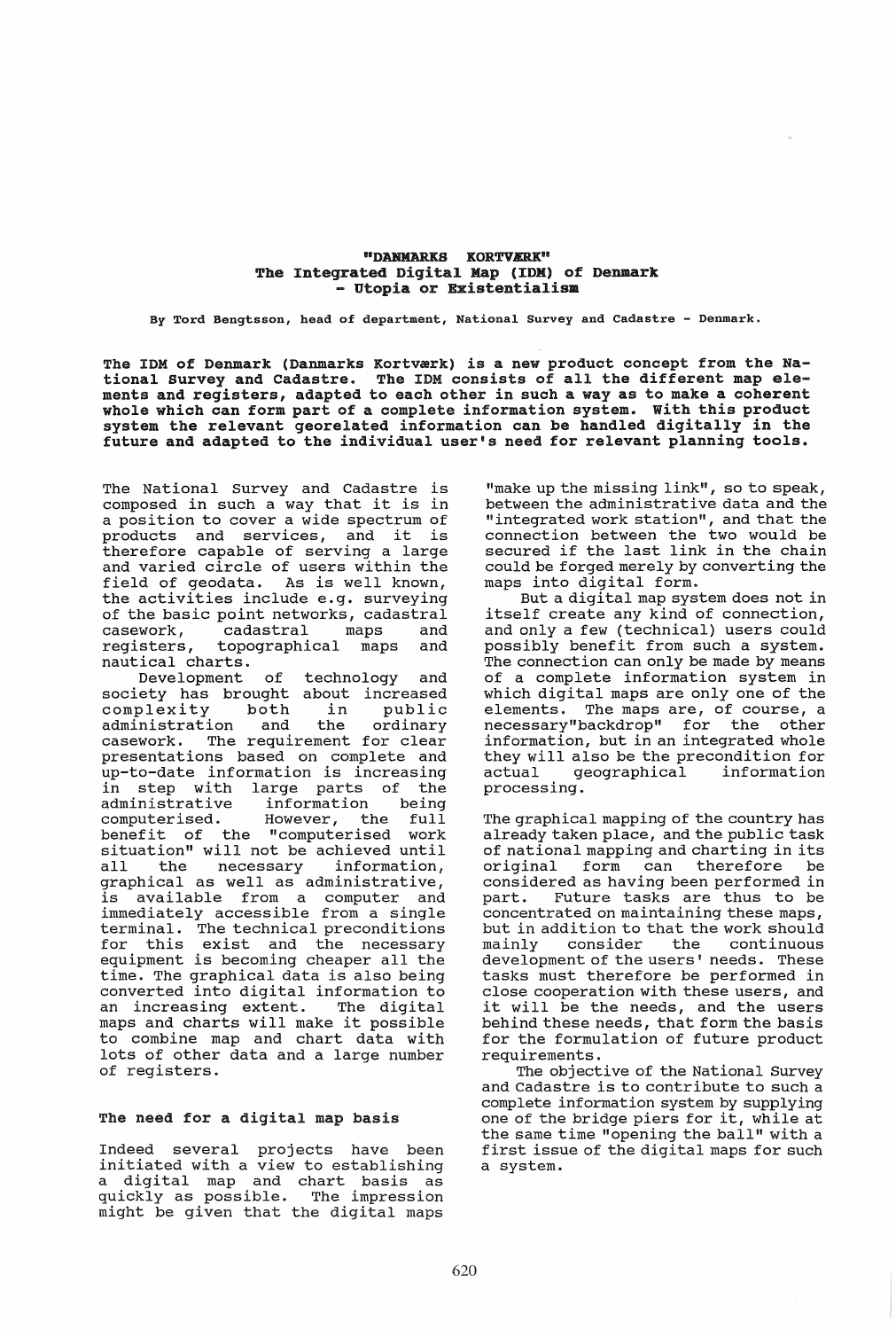The classic topographical maps (1:25.000, 1:50.000 and 1:100.000) have to a great extent formed the necessary basis for other basic maps. The 1:100.000 map, for example, is the basis for overall, nationwide or regional planning.

The 1:50.000 map forms the basis for military activities, among other things. The 1:25.000 map has, in practice, been used as the "municipal basis map", either in its standard form or as a 1:10,000 blow-up, i.e. the map on which the Highways Departments in many municipalities all over the country have based their physical planning or technical sketch<br>planning. Blow-ups as large as planning. Blow-ups as large as 1:4,000 are not uncommon either, the most common use being attempted<br>graphical combinations with the combinations cadastral maps.

The cadastral map has played a similar role, as it has been used as one of the main sources of information in the Highways Departments and the activities of chartered surveyors.

Briefly, the 1DM of Denmark is the name given to a complete digital map system comprising all the different elements and registers, adapted to each other in such a way as to make up a coherent whole which can form part of a complete information system.<br>The IDM of Denmark could

Denmark constitute the combined technical and administrative planning basis by consisting of an integrated consisting of an integrated<br>combination of the well-known topographical basis elements and their interrelationships, a geometrical map basis corresponding to 1:10,000, the<br>cadastral map information, the map information, geodetic, topographical and cadastral<br>registers, and, via the cross registers, and, via the<br>reference register, secure register, secure the connection to the other administrative<br>registers. The IDM will also be The IDM will also be adapted so that it is available right from the outset in combination with nautical charts or the chart excerpts with sailing directions, and in this<br>way take account of "horizontal take account of planning tasks", e.g. with regard to the environment.

#### "Standard packages" in the Administrative IDK of Denmark:

DK-1, Planning Package: Scanned topographic map (1: 100,000) in raster form, Selected name theme from the Place name register, Digital map data (T0) - selected and thinned out, Address theme, Title number theme, Municipality and County borders, optional extras:

Cross reference key, Cadastral boundary theme - thinned out

DK-2, Detailed planning package: Scanned topographic map (1:25,000) in raster form, The complete Place name register, Topologic structured topographic data (TOP-DK) , Address theme, Title number theme, Administrative boundaries, Cross reference key, Cadastral boundary theme - thinned out

Optional extras: Fixed point theme, Digital cadastral map

DK-3, Detailed administrative package: Digital cadastral map, The complete Place name register,<br>Selected topologic structured topologic topographic data (TOP-DK), Address theme, Title number theme, Cross reference key, Administrative boundaries, Fixed point theme

optional extras: The complete TOP-DK, Contour line theme, Scanned topographic map (1:25,000)

The following administrative options are available for all packages: Plan register, Building and Dwelling register (BBR), Municipal Register of Property (ESR) , Land register, Fixed point sketches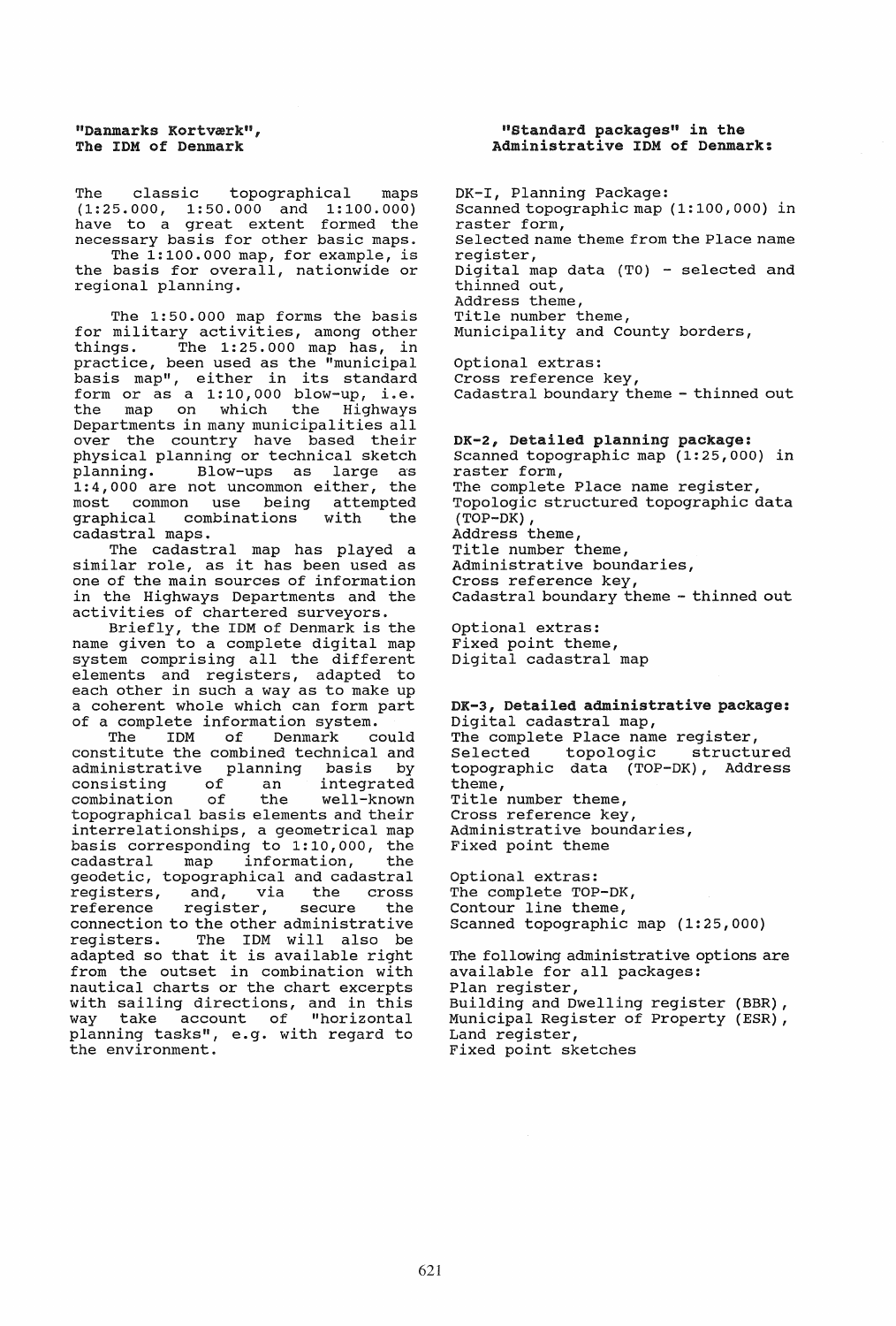#### standard packages

In everyday work maps are used in one<br>way or another by planners, planners, administrators and technicians,<br>without there being any fixed without there boundar ies between these groups. When making a standard package, the Survey<br>attempts to meet the varving the varying requirements of the user groups with<br>reqard to content, accuracy,  $content,$ completeness, degree of detail etc.<br>The contents of the individual contents of the packages make up a complete, matching whole in terms of themes and layout, and are bought and updated coherently for each individual package.

#### package use and upgrading

It must be possible to update all packages supplied by the Survey, but the buyer should not be under any obligation to do so.

The situation is different with regard to upgrading. DK-I cannot be upgraded to DK-2 or DK-3, as there are apyraded to bk b or bk b) do encre die are specialised products with a specifically simplified (generalised) design for reasons of clarity and brevity. This simplification also makes it faster to work with the mance it faster to were

On the other hand, as can be seen from the table, it is easy to expand the DK-2 and DK-3 packages, so that these become relatively similar in terms of content.

#### The individual packages elements of the

*Scanned topographic map.* The classic beanned *copographic map*: The crassic<br>1:25.000 map is characterised by the standardised uniform interpretation, its generalisations, names, drawing norms, choice of colours etc.,

with all of these things combining to make the map ideal as a reference work for further information.

The purpose of including the scanned topographical map in the DK-l and DK-2 packages is to utilise precisely these qualities in the map, precisely these qualities in the map, entry to the vectorised line maps and administrative information found in the rest of the package.

There are no problems in handling

these maps in digital form, as a scanned picture, but the user has to possess a somewhat different technology to handle both the scanned map picture in raster form and the vector graphics behind it at the same time.

As we have decided to use the scanned map in the IDM of Denmark, we must also be able to supply the programs for this part of the process.

*The cadastral map* has for many years been used as one of the main sources for finding administrative information in the Highway Departments. In the DK-3 packages the digitalised version of the IDM has therefore been selected as the principal part of the package.

On the other hand, there probably will not be a need for the entire cadastral map for planning purposes. Instead the Survey has added a special version of the digital cadastral map in the DK-2 package, consisting only of the boundary theme and in a thinned-out version which excludes some of the bends in the lines but retains recognisable figures.

This special version is available as a supplementary part for the DK-l package.

*The "TO-map data" and "TOP-DK".* The contents of the "TO-map", a simplified techno- topographic map, may even be too much for the overall planning basis, DK-1. It

is therefore necessary to select 4<br>elements, i.e. houses, roads, elements, i.e. houses, watercourses and coastlines, and to thin out these data (except houses) .

However, this thinning out must be adapted to the "scale" which the map is<br>going be used with. For example, going be used with. thinning-out for use in the DK-1 and DK-2 versions will not be identical.

In the DK-2 package the entire contents of the topologic structured data (TOP-DK) are included.

As some municipalities would probably prefer their own technical maps  $(T1-T3)$  instead of TOP-DK, we have included all the elements found in the DK-l package in the DK-3 package as well, but with no thinning-out, which provides its users with a clearly presented and easy-to-handle amount of presenced and easy to handre amount of<br>data. But TOP-DK is available as an optional extra for the package. The T1- T3 maps do not have all the same 15 maps do not have all the same<br>advantages as TOP-DK, i.e. the aavancages as for sn, free end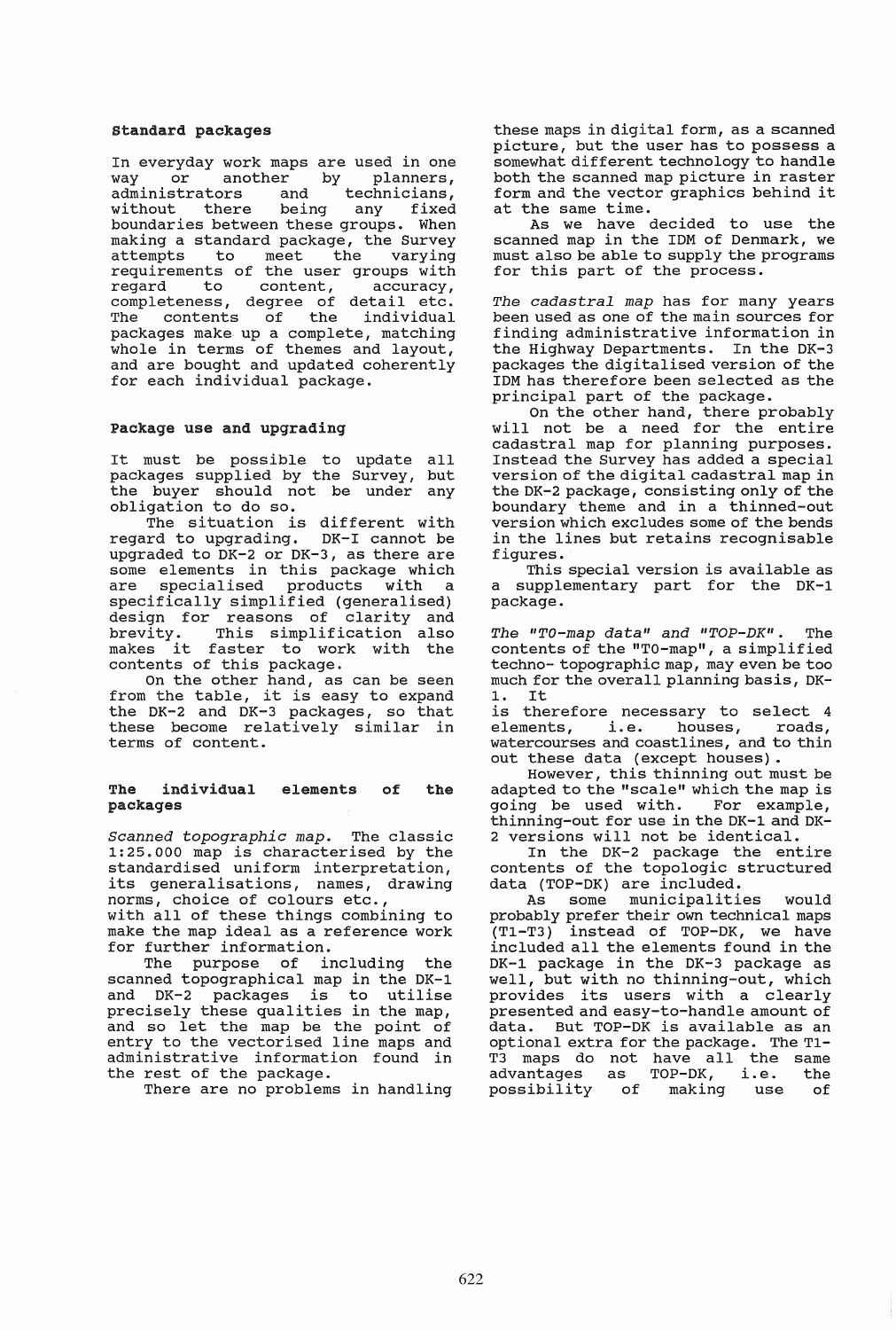"intelligent" elements in the map (e.g. the possibility of off-setting<br>forest or other topographi-cally topographi-cally defined objects) and the higher degree of detail for topo-graphic objects.

*The con tour 1 ine theme* now forms an important part of sketch-planning of e.g. roads and other large-scale construction work. It is also the only information about the form and variation of the terrain. As this is a very comprehensive theme in terms of data, it is not intended to form a basic part of any of the packages, but it is available as an optional extra for DK-3. To begin with, height data will be based on the 5 m contour lines of the 1:50.000 map.

*Administrative boundaries* are limited to county and municipal boundaries in the DK-1 package. In the DK-2 and DK-3 packages they are supplemented by parishes various associations of house owners, and by surveying district boundaries.

In the DK-1 and DK-2 packages these data are thinned out to correlate with the "scale of use".

*The nautical chart* is not included in any of the standard packages, as we do not expect very many to use the charts together with the other elements. However, information about depths in coastal areas does belong together with the contour line picture.

#### Administrative basis

*Cross reference key.* In all of the packages the option of<br>presentation of the presentation of the various administrative registers is secured by means of the cross reference key. In order to ensure as wide a scope of use as possible, some of the central keys of the cross reference register can be supplied separately together with the packages, which facilitates use of the graphical pointer with different administrative keys (title no. and address) .

# Administrative options

Administrative options can be added to all of the packages in the IDM of Denmark.

*The planning register.* In connection with preparing the digital cadastral map it will be possible to establish the various planning boundaries. It will therefore also be relevant for the Survey to be able to supply planning register information together with these boundaries.

*The BBR and ESR register* is usually individual municipality/county. It would be natural for other users if the National Survey could market parts of the contents together with the rest of the package, so that these users could be supplied with the "nonsensitive" information from these registers. For information from these registers. For<br>municipal users it would perhaps be municipal users it would perhaps be<br>enough if we supplied only the enough if we supplied only<br>"pointers" for the registers.

# Adaptation of products to each other

The necessary adaptation of the various products so that they match makes it necessary to establish some concrete procedures for the adaptation itself and for subsequent updating. The adaptation can be divided into the two following areas:

- adaptation of themes (e.g. name themes, administrative boundaries and surveying district boundaries). This would include the need for thinning out and generalising certain products.
- adaptation of layout (e.g. title numbers, addresses, street names and fixed point numbers).

Not only do the individual products need to be adapted to the Survey's other products, they also need to be adapted to possible external products which can be used in a natural connection with them. However, prior to such adaptation to external products, it should be assessed what the interfaces between the products are. External adaptation should be performed with great care and in accordance with an overall, coordinated strategy.

# Updating

It is true for the IDM of Denmark as for all other maps that updating procedures must be laid down from the beginning.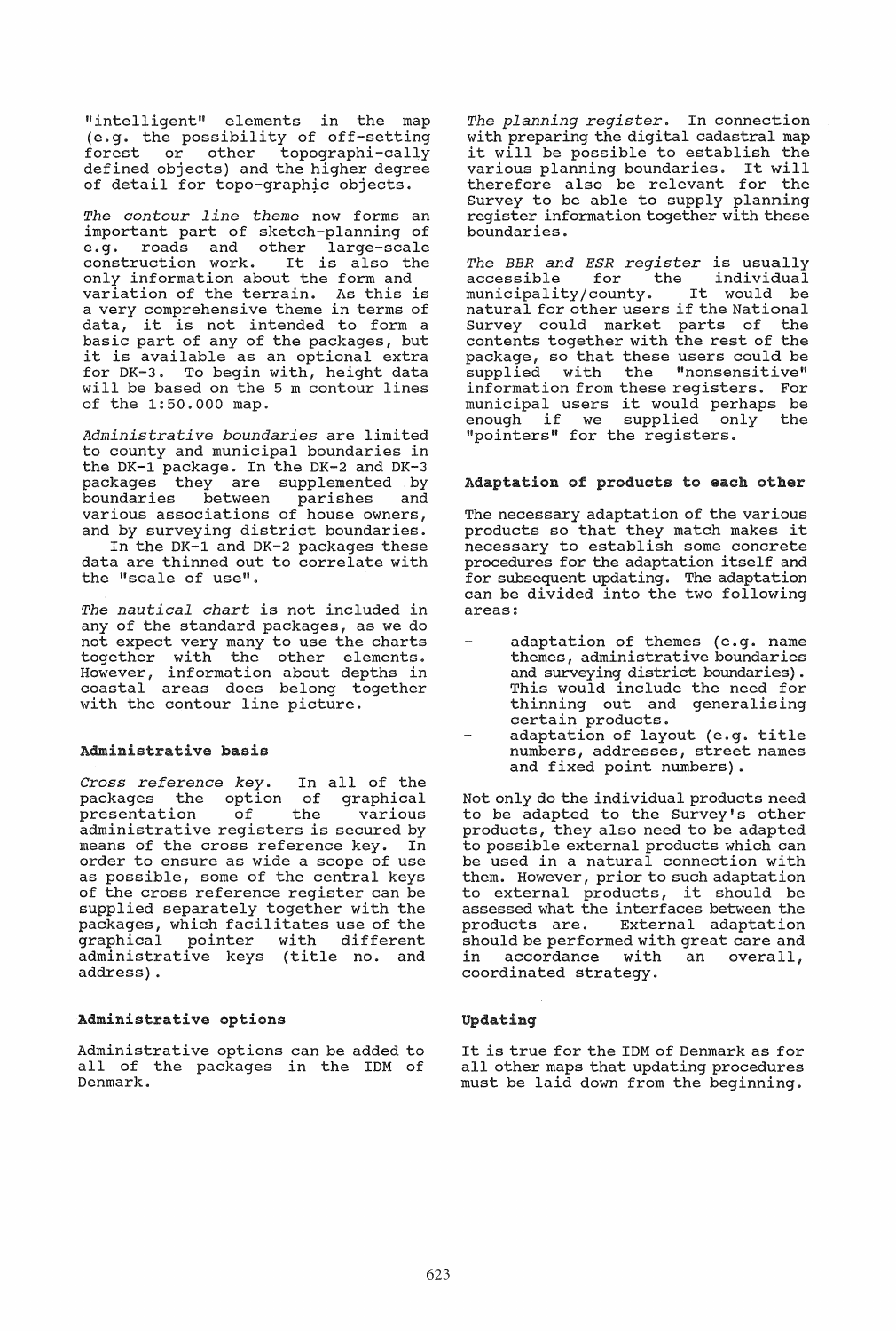The existing elements of the IDM of Denmark are presently being updated on the basis of various guidelines. A general and uniform updating policy must be laid down for the entire IDM of Denmark.

The potential user's need for updating intervals for the IDM of Denmark should be examined more closely and form the basis for the overall updating policy.

Some of the users, e.g. counties,<br>cipalities etc., are actually municipalities etc., are actually maniciparreles cost, are accurity and this fact should be exploited. The task of the National Survey could Ing cash of the habitunal sarvey course monitor this supply and to integrate it with its own updating.<br>In order to meet

In order to meet needs and expectations, it may be necessary to concentrate updating of the "standard packages" for a number of years, and with that the individual elements of the IDM of Denmark, in the ares where there are users and/or subscribers. To cover the users' need in the best possible way, updating of the individual elements in the IDM of Individual crements in the 1BH of Edmann Sourd BC Spile up inco frequent, thematic updating<br>frequencies and a somewhat slower total updating.

The following updating procedures could be relevant for TOP-OK, for example:

- public road network every year
- buildings and boundaries every 2- 3 years
- total updating every 5-7 years.

This objective could be reached by Intensive use of external updating information, provided this information is uniform and can be checked.

As far as the cadastral map is<br>concerned, which in principle is which in principle is updated every day, updating dates can aparted over any, aparting ances can<br>be laid down for the standard be laid<br>packages.

# system integration

When assessing the possibilities of coordinated production of various coordinated production of various<br>geodata products, it is paramount that the National Survey is seen as a whole from the outside as well as from within.

From the external side this perception of the Survey as a whole requires that uniform products and package solutions can be supplied quickly and with a high degree of flexibility.

Internally it will be necessary for data which is used in several places or which is to form part of a joint delivery to also be suitable for "free" relocation and use in the different departments.

As our computer systems are not sufficiently integrated at present, it will be necessary to perform an essential adaptation and integration of the individual physical systems in order to ensure optimum internal application and external access for both retrieval and direct access.

# Forms of supply

Data can, of course, be supplied on standard data media, but other forms of supply can become relevant in relation to the application, topicality, updating etc. of the packages.

For example, it should be considered how physical access to the IDM of Denmark can be established - use of fax, CD-ROM, new graphical terminal access etc.

Data must, of course, be available in accordance with accepted standards and norms, but it is also being considered whether we should be capable of supplying packages for hardware in common use, both PCs and larger systems, and in formats for standard software in general use.

It would therefore be natural for the National Survey to be able to supply the new scanned topographic maps in raster form on CD-ROM. A CD-ROM drive for a PC can be pur-chased for less than DKK 10,000 today, and a large number of dictio-naries, administrative databases and map databases are already available on CD-ROM. So technically speaking, the topographic raster-map can now be supplied on a CD-ROM for use on PCs and the like at an acceptable price.

It should be pointed out that the costs of making the CD-ROM printing original are quite high. A fairly high number of disks will therefore be necessary in order to ensure a reasonable production price for the individual CD-ROM. It should also be pointed out that it is not possible to change or update data on CD-ROM. However, it will be possible to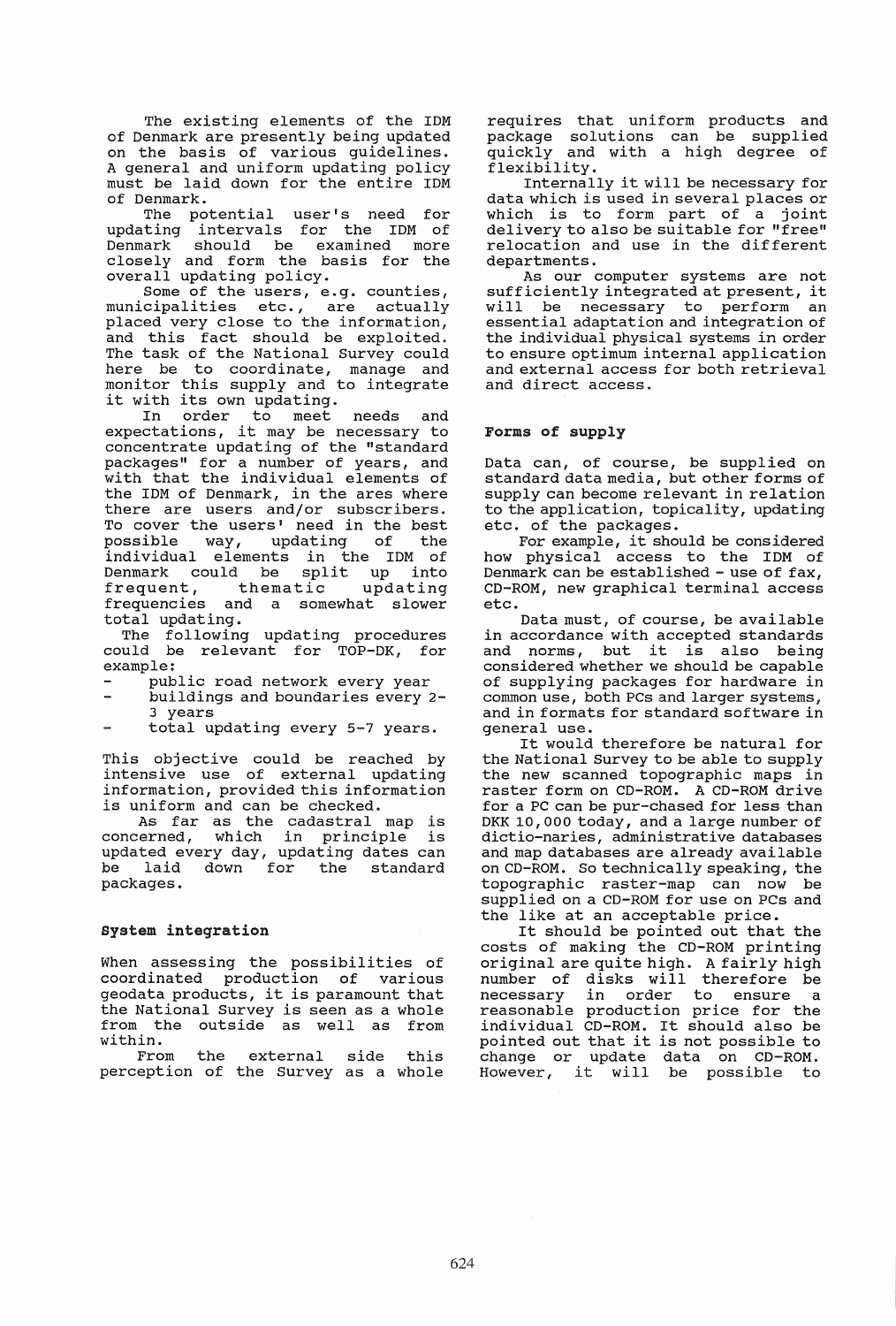supplement or update existing CD-ROMs with data supplied on e.g. floppy disk.

It could also be relevant for the Survey to supply many of its other products on CD-ROM sometime in the future. Some of these products could be our place name register, the TOmaps, nautical charts, cadastral map and registers.

#### Demonstration model

The result of our first pilot project<br>is a demonstration model which a demonstration model illustrates the possibilities offered by the concept of *the IDM of Denmark.*  The model covers the area around the Great Belt and was shown for the first time at the 1991 annual meeting of the Association of Chartered Surveyors at Hotel Nyborg Strand. To illustrate the various possibilities, the model is composed in slightly different ways for the Nyborg and Korsør sides, cf. figure 1.

The data used have been coupled together in a common database system, so that it is possible to perform both geographical and administrative crosssearches. The user can also enter his own geographical and administrative information in the database, and this provides the basis for a user-adapted and coordinated information system.

But it is one thing to demonstrate or illustrate the possibilities, and<br>something entirely different to something entirely different complete the system in a form which is suitable for actual practical use. Selection and search criteria must be improved and made more general, facilities concerning use, depiction<br>and output must be improved and output must expanded, other database systems must also be usable, and finally we must continue to look for a total program system which is particularly suitable for handling such an integrated information system in everyday use.

*There was no revolution* this time either. But that does not mean that the workday of the map user and map<br>designer remains unchanged. We are designer remains unchanged. all going to be affected by this to a and young occurred to the points of a<br>greater or lesser extent. A greater or lesser extent. A<br>prerequisite for the development and growth of the information society is<br>a high and integrated level of a high and integrated level of

information. Within the mapping sector this means integration of all georelated information. It is this development that lies behind the foundation of the National Survey and Cadastre, but it  $will be the concept of the  $IMM$  of$ Denmark that really "creates" the Survey.

The present form and structure of the Survey have their roots in the previous products and product forms of the institutions. An internal structure which can promote the close data and system integration will be necessary. We must think, act and deal in digital information systems and their use to a greater extent, and maps to a lesser extent - be they in their graphical or digital form. We are therefore going to need organisations which, in cooperation with the users, will be capable of supporting the use of the systems and not only of producing the "goods". The idea behind the concept of providing information in the form of finished "packages" with pre-combined contents<br>does, of course, require that a of course, require that a completely new sales and price structure is worked out as well as an organisation to handle all of this.

But users and co-producers will not go altogether scot-free either. They too must undergo an organisational adaptation as a result of the changed work routine, and if it is a question of participating in part of production, e.g. making digital cadastral maps or supplying updating information in general, it will not only be necessary to meet certain system requirements but also to secure adaptation in relation to other data produced either by the<br>National Survey or others. Users, National Survey or others. Users,<br>manufacturers and other business manufacturers and partners must become thoroughly familiar with the possibilities and limitations of the new technology, so that a balance is achieved between expectations and realistic circumstances, and so that the perception of reality of all parties is reasonably concordant.

The IDM of Denmark is, in its different variants and versions, designed to make up the future (universal) integrated and generally applicable digital planning tool.

By virtue of its built-in "intelligence" in the shape of the mutually adapted elements, the grouping of logical